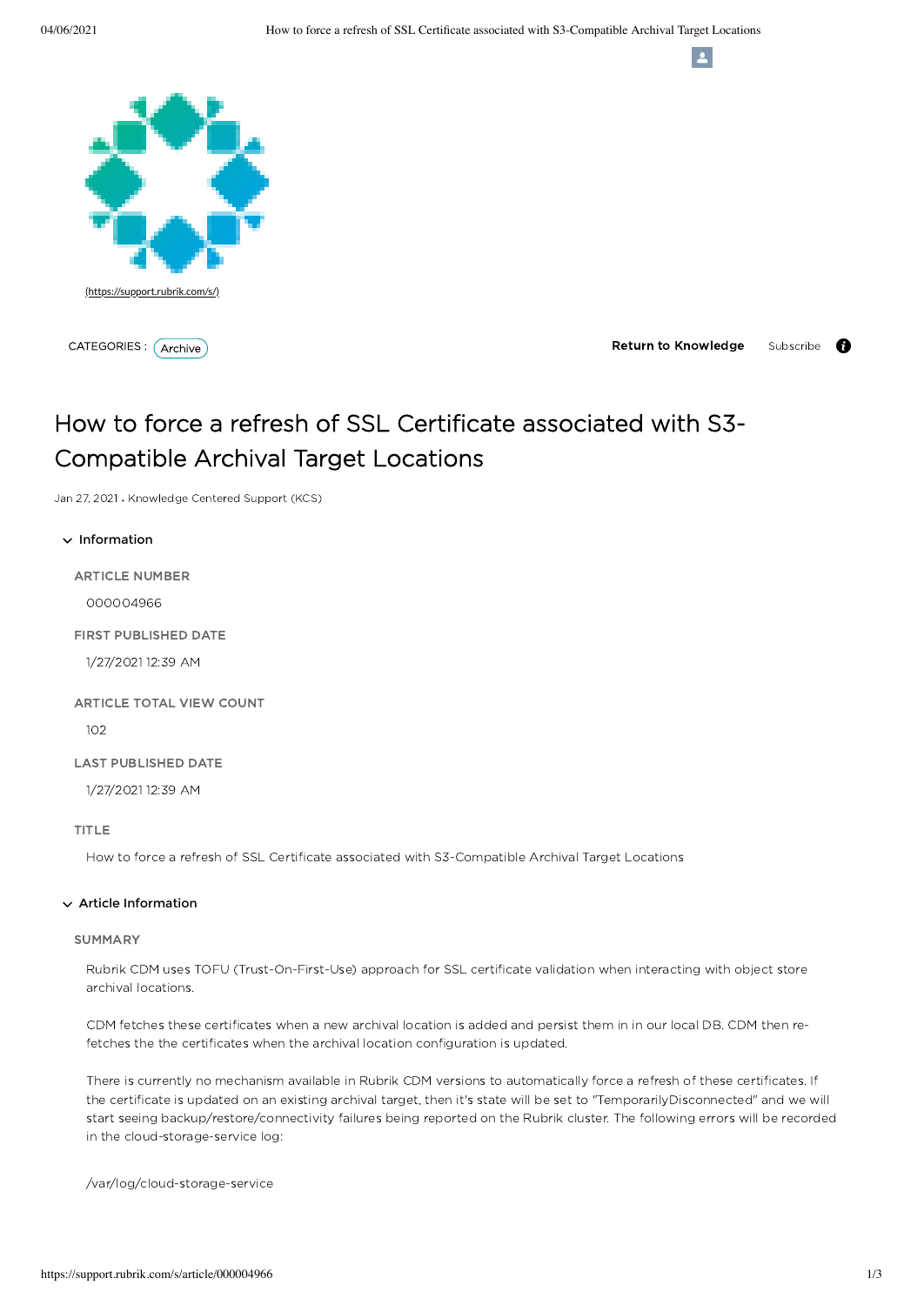2021-01-13T13:32:37.023+0000 ERROR <18802.pool-5-thread-5> [commons.AwsUtils] An amazon client exc while checking for retryable exception. Will be retrying if the cause of the exception would be so exception and error code is in List(Request Limit Exceeded, Precondition Failed, InvalidSnapshot. com.amazonaws.SdkClientException: Unable to execute HTTP request: sun.security.validator.Validator PKIX path building failed: sun.security.provider.certpath.SunCertPathBuilderException: **unable to find valid certification path to requested target**

#### ENVIRONMENT

All versions of Rubrik CDM (up to and including v5.3.0-p1) S3-Compatible Archival Target Location

### CAUSE

SSL Certificate has been updated on S3 Compliant Archival target but has not been refreshed on the Rubrik cluster.

In CDM version 5.2+ Rubrik added a feature which can help customers identify archival locations that are in a "TemporarilyDisconnected" status.

The user can now view this status information in the "Archival Locations" view of the Rubrik UI.

A product enhancement is planned for a future Rubrik CDM release which will automatically refresh these certificates. The enhancement is currently targeted for CDM 5.3.1.

### RESOLUTION

# Workaround

The following steps will force a refresh of the SSL certificate associated with an existing Archival Target:

1. Go to "Archival Locations" in the Rubrik UI.

- 2. Open the relevant archival target for editing.
- 3. Do not make any change to the config and select "Update".

If the issue persists, then please engage Rubrik Customer Support.

For additional assistance please reach out to Rubrik Technical Support at support@rubrik.com [\(mailto:support@rubrik.com\),](mailto:support@rubrik.com) https://support.rubrik.com/ [\(https://support.rubrik.com/\)](https://support.rubrik.com/) or via a support phone number listed here [\(https://www.rubrik.com/support/#contact-numbers\)](https://www.rubrik.com/support/#contact-numbers).

ATTACHMENT

| Did this article help you? * (required)                 |                                                                                  |  |  |
|---------------------------------------------------------|----------------------------------------------------------------------------------|--|--|
| This article resolved my issue.                         |                                                                                  |  |  |
| This article did not resolve my issue.                  |                                                                                  |  |  |
|                                                         | This article helped but additional information was required to resolve my issue. |  |  |
| What can we do to improve this information?* (required) |                                                                                  |  |  |
| (4000 or fewer characters)                              |                                                                                  |  |  |
| Provide your comments here                              |                                                                                  |  |  |
|                                                         |                                                                                  |  |  |